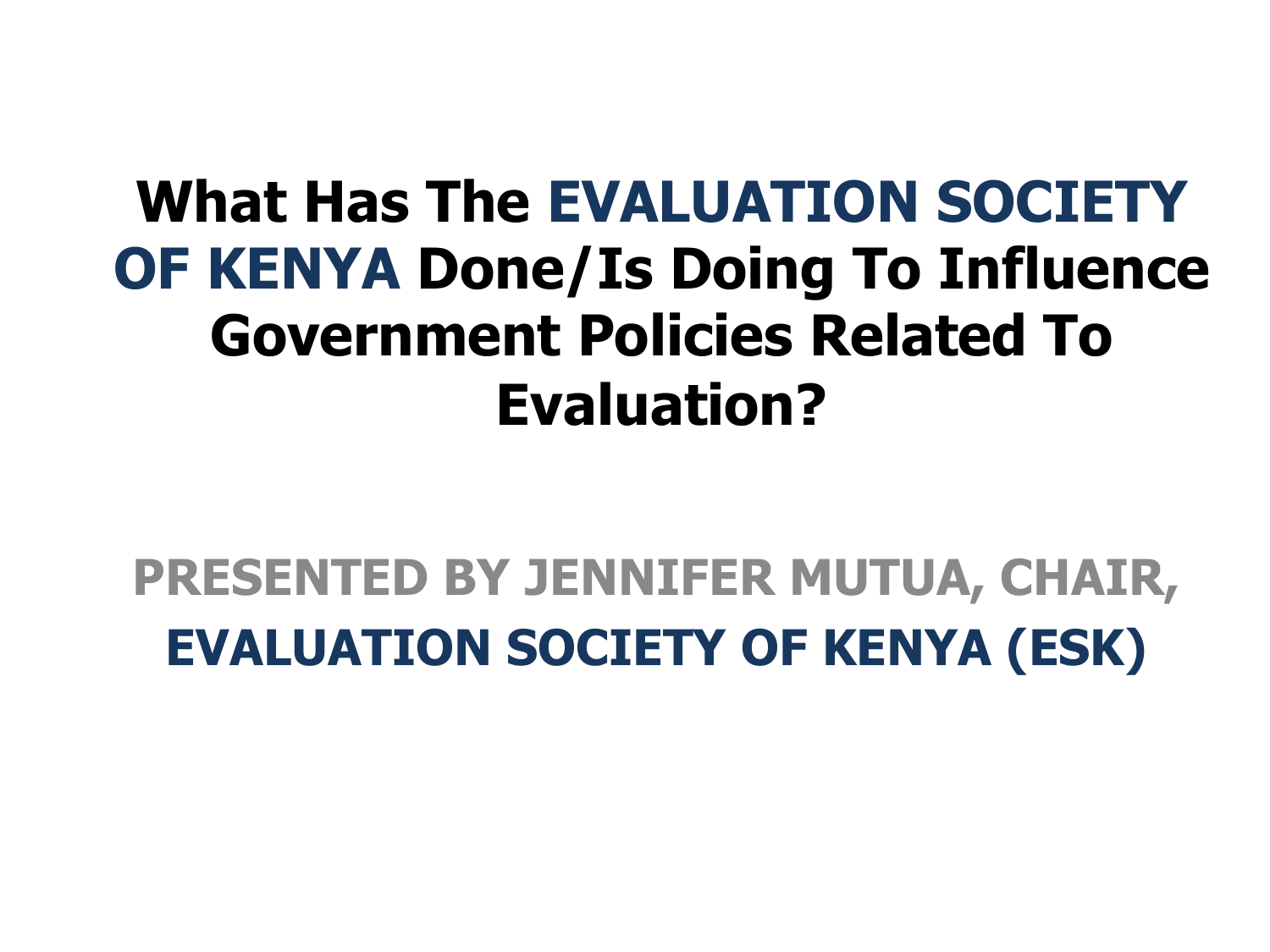# **Background**

- Efforts for a vibrant national professional evaluation body begun in 2008
- Initial efforts focused on revamping the moribund Kenya Evaluation Association (KEA) through a consultative and inclusive team approach of M&E practitioners with support from the Monitoring & Evaluation Directorate (MED),Ministry of Planning
- MED coordinates the operationalisation of the National Integrated Monitoring & Evaluation System (NIMES) .NIMES tracks and provides feedback on the implementation of the country's economic Blue Print," **The Vision 2030**"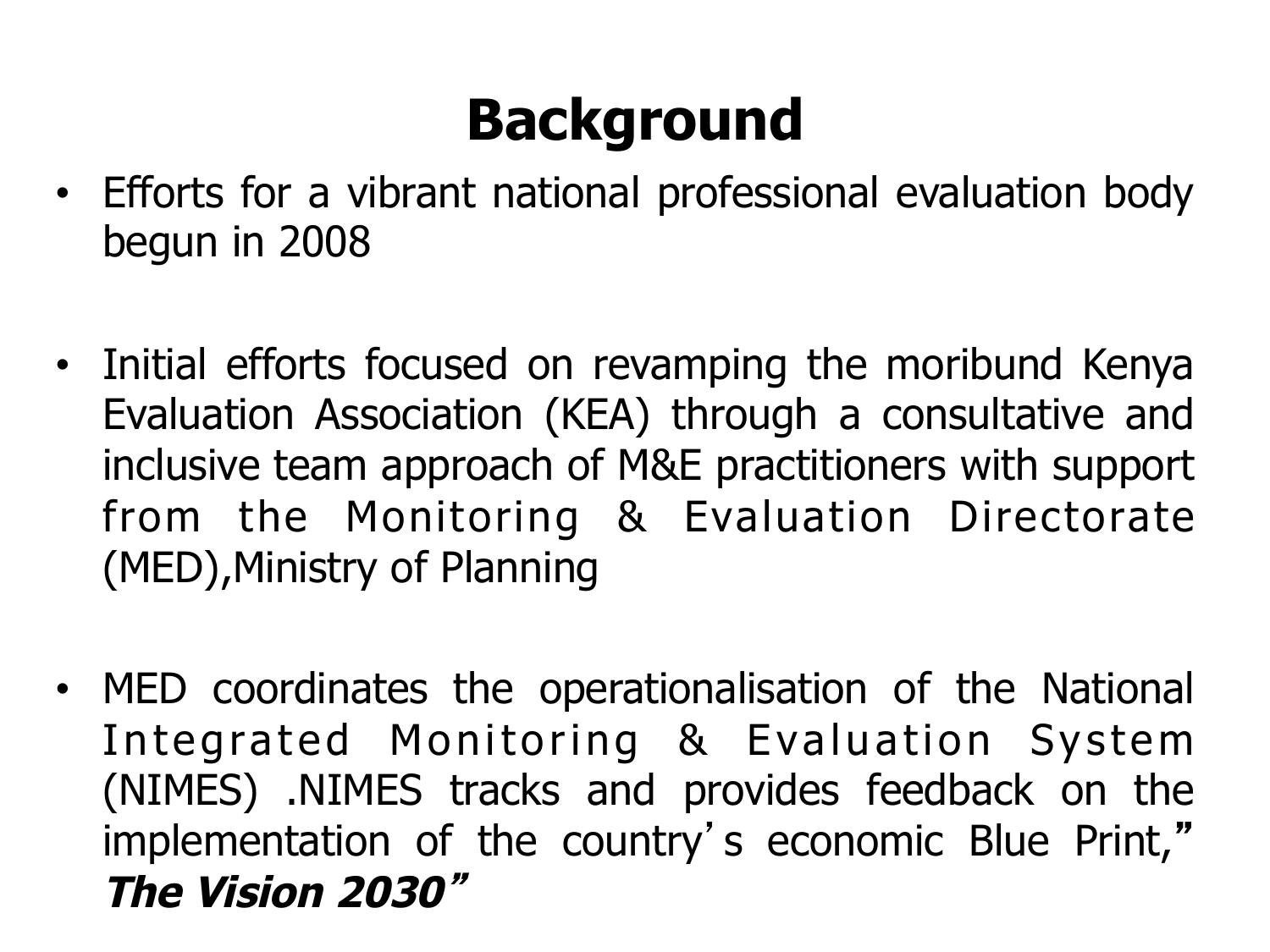## **Background-Contd**

- As part of the efforts to have a vibrant national evaluation association a joint presentation by the NIMES and KEA was made at the 2009, International Development Evaluation Associations (IDEAS) Conference in South Africa
- The objective of the presentation was to develop ideas for "Local Country Actions" that may contribute towards improving capabilities for evaluation of development activities in Kenya
- The presentation outlined how the institutions, working with other development partners could collaborate to strengthen evaluation capacities in the country. The recommendations of that initiative have since informed ESK's evolution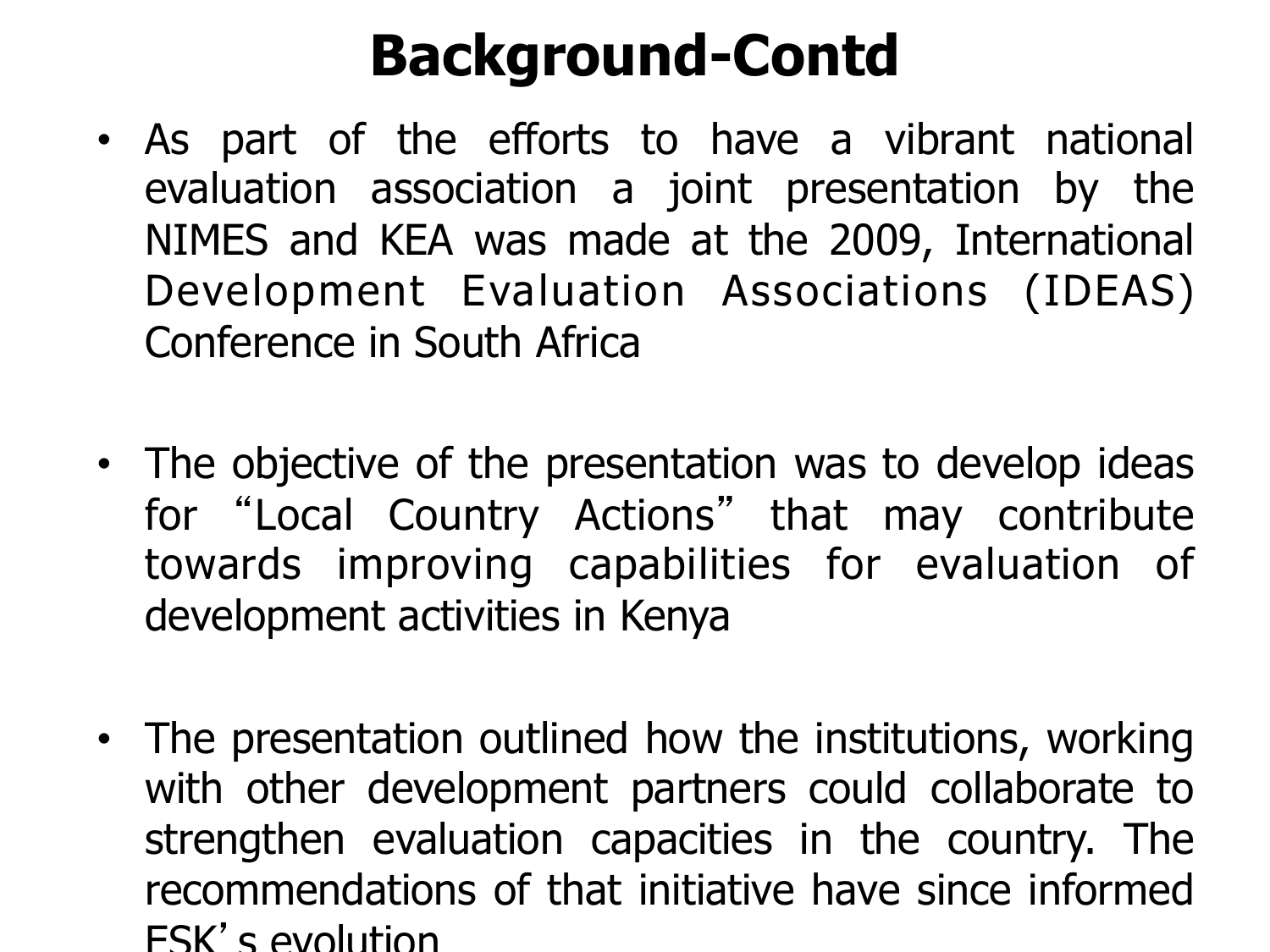## **Background+Contd.**

- Interim steering committee was identified and endorsed by the members to spearhead the process of revamping KEA
- In 2010 consultatively, due to inevitable circumstances a switch was made from revamping KEA to having a new Society-"Evaluation Society of Kenya-(ESK)"
- An independent and consultative electoral process was conducted this August with the first formally elected committee comprising 8 officials to serve for a 3-year term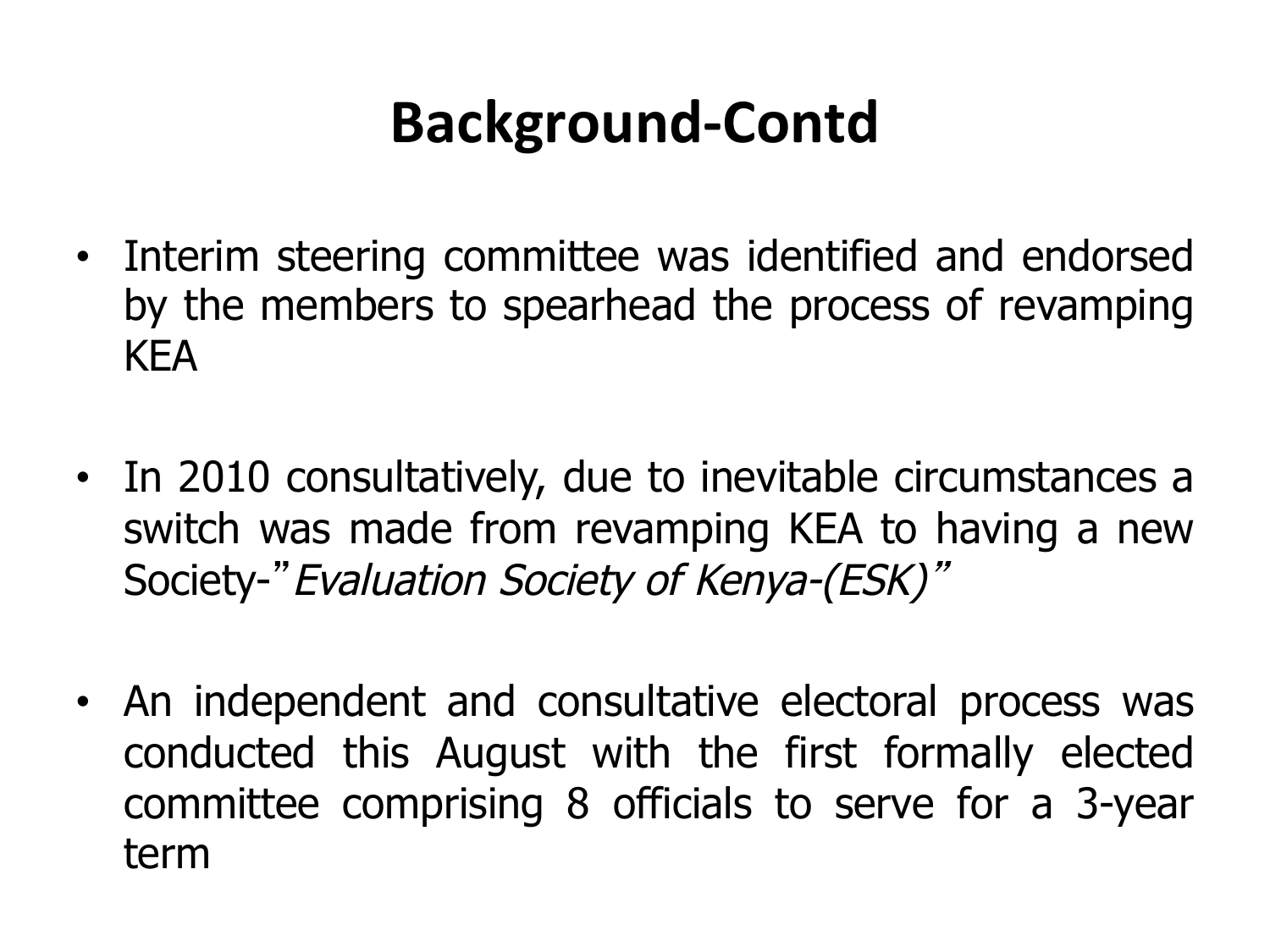## **Mobilization of Members**

- An old contact list of KEA former members together with other innovative ways such as identifying M&E focal persons in organizations was used to target and invite potential members to initial meetings
- An e-platform (with about 200 members currently) was developed with the support of professional partners , ODI (Britain) .This revolutionized interactions for members and their exposure to matters M&E
- E.g. members receive local and international information on jobs, consultancies and trainings from AfrEA, IPDET, EvalPartners, IDEAS and AGDEN listservs
- With this kind of exposure, it is seen as one of the ways of strengthening the M&E capacities of members to be able to provide their professional input into Kenya's development agenda- in line with our overall strategic objective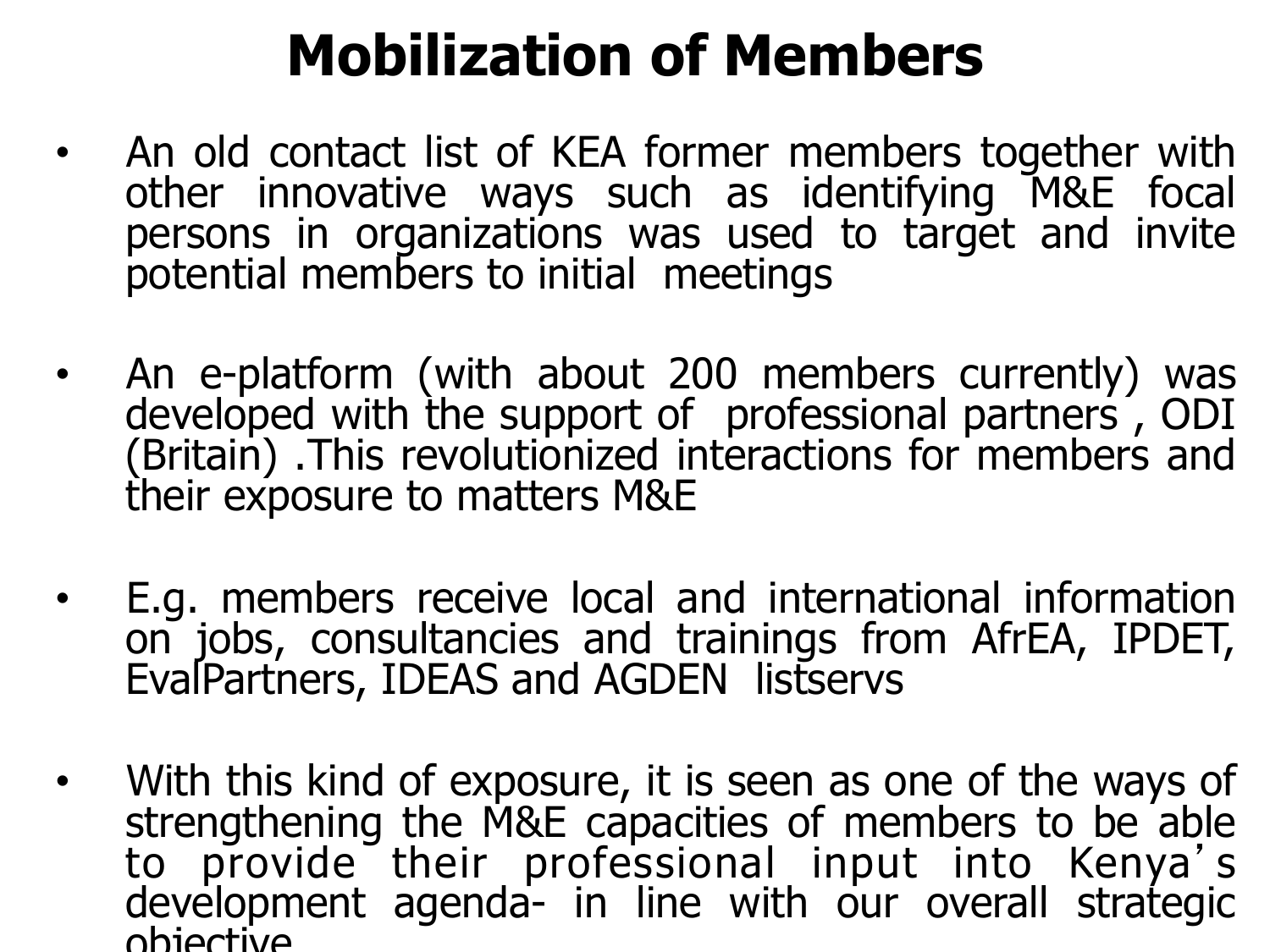# **Building of Institutional Capacities**

- Formal Registration. This legitimized the Society including providing the credibility to engage with other development partners and the public
- Consultative development of Constitution
- Consultative development of Strategic Plan and Annual Work Plan
- Conducting an Independent and consultative Electoral **Process**
- The ESK website is being finalised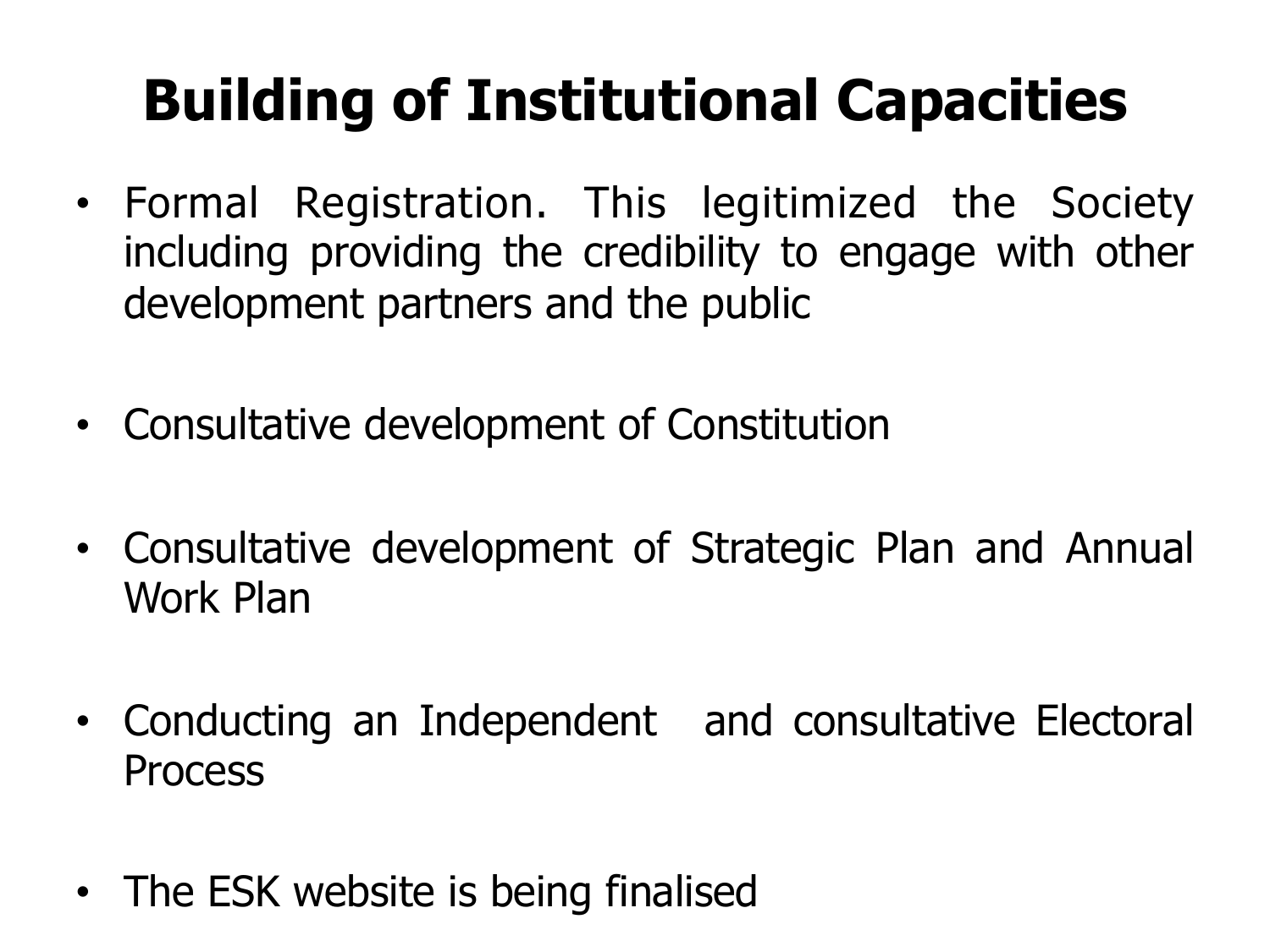# **Implementation of Strategic Plan**

#### **Collaborations with Government**

- Since inception, ESK has worked with the NIMES e.g. the latter has provided physical space in the last few years as venue for our meetings and informal secretariat which is critical as we get financially stable
- Now in the process of moving to the next level in collaborations with government by the implementation of strategic plan and Annual Work Plans (AWPs) through a multi-stakeholder approach
- Will include professional input into draft national M&E policy and its related legal framework; ESK members' involvement in the NIMES key stakeholders' committees,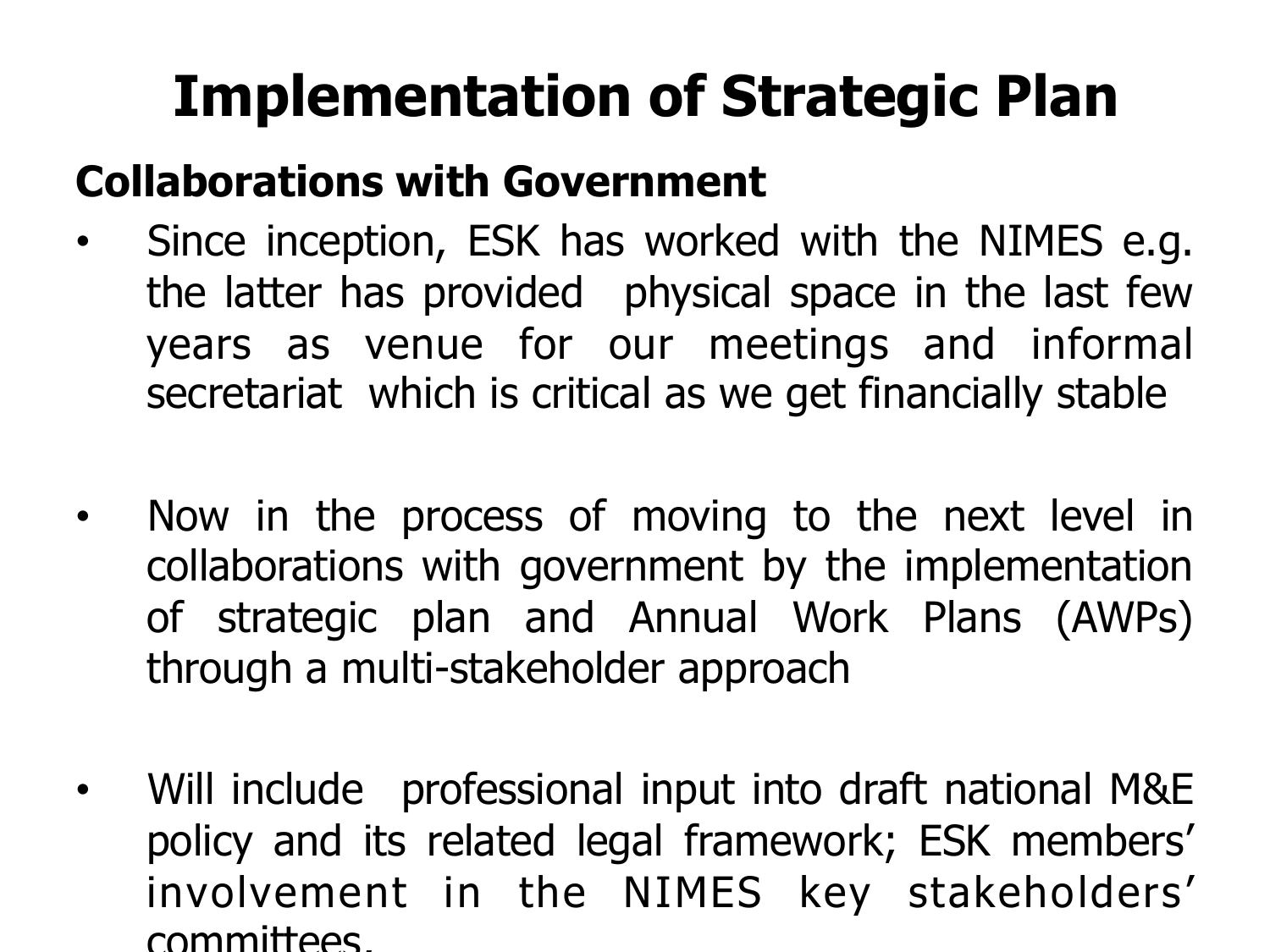# **Implementation of Strategic Plan-Cont.**

- Organize round table discussions and policy dialogue with technocrats and other policy makers (parliament, cabinet) ; conduct sector-specific evaluations jointly with government and establishment of sector-specific thematic working groups for members
- It is intended that ESK shall maintain her independence while also engaging in non-confrontational policy advocacy in this process
- This comes at a strategic moment in the history of our country when development has been devolved under a new constitutional dispensation . The citizenry /media are also very alert on development outcomes and impact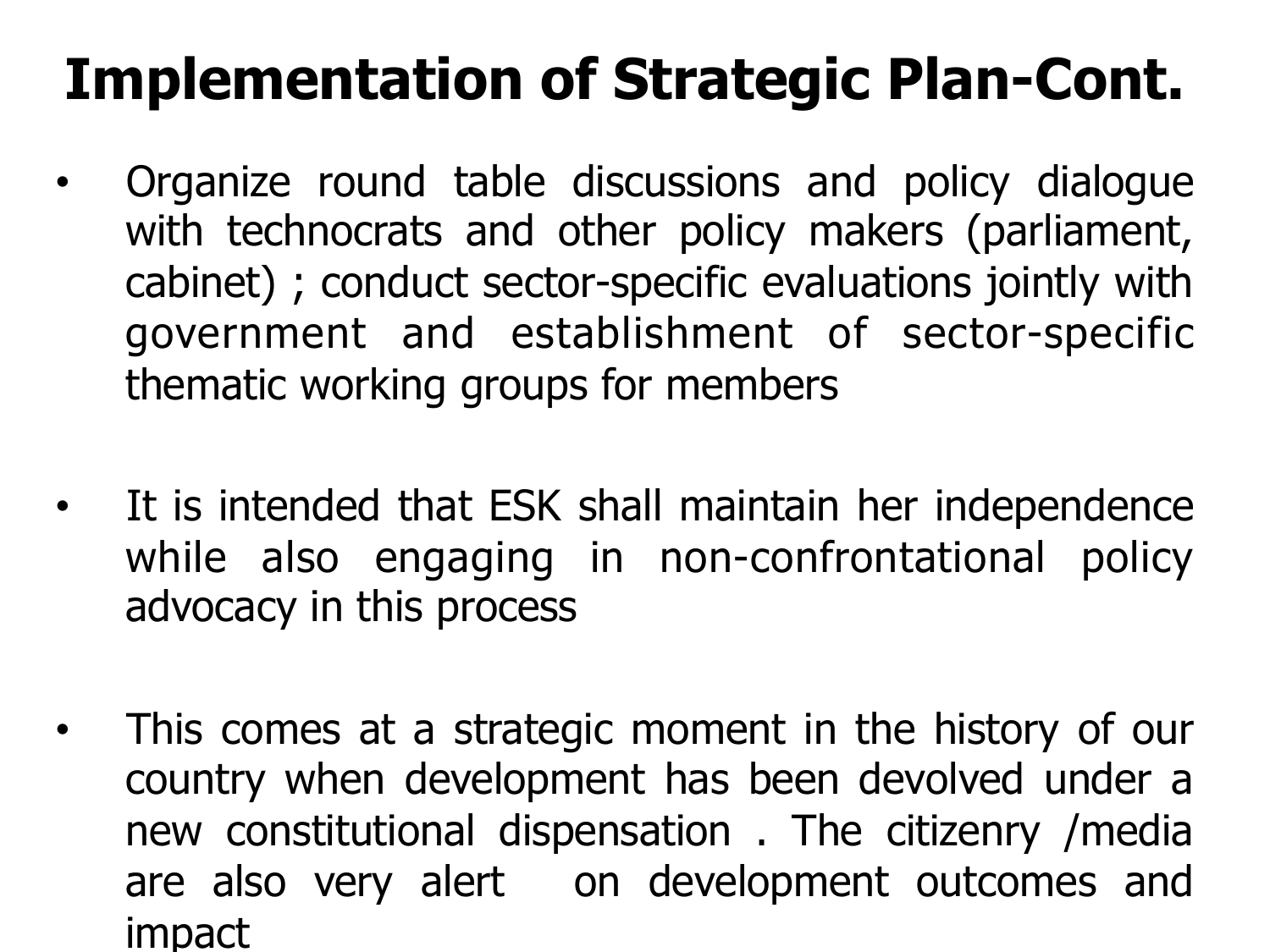## **Implementation of Strategic Plan-Cont**

• We also see it as a golden opportunity for ESK through a multi-stakeholder approach to contribute towards the strengthening of the NIMES capacities and national Evaluation culture that are still weak

#### **Building Partnerships**

• ESK endeavors to collaborate with all relevant stakeholders to build a formidable professional evaluation force that will re-energize the NIMES and revolutionize the way development is currently executed in the country. They include: universities, research institutions, UN Agencies among others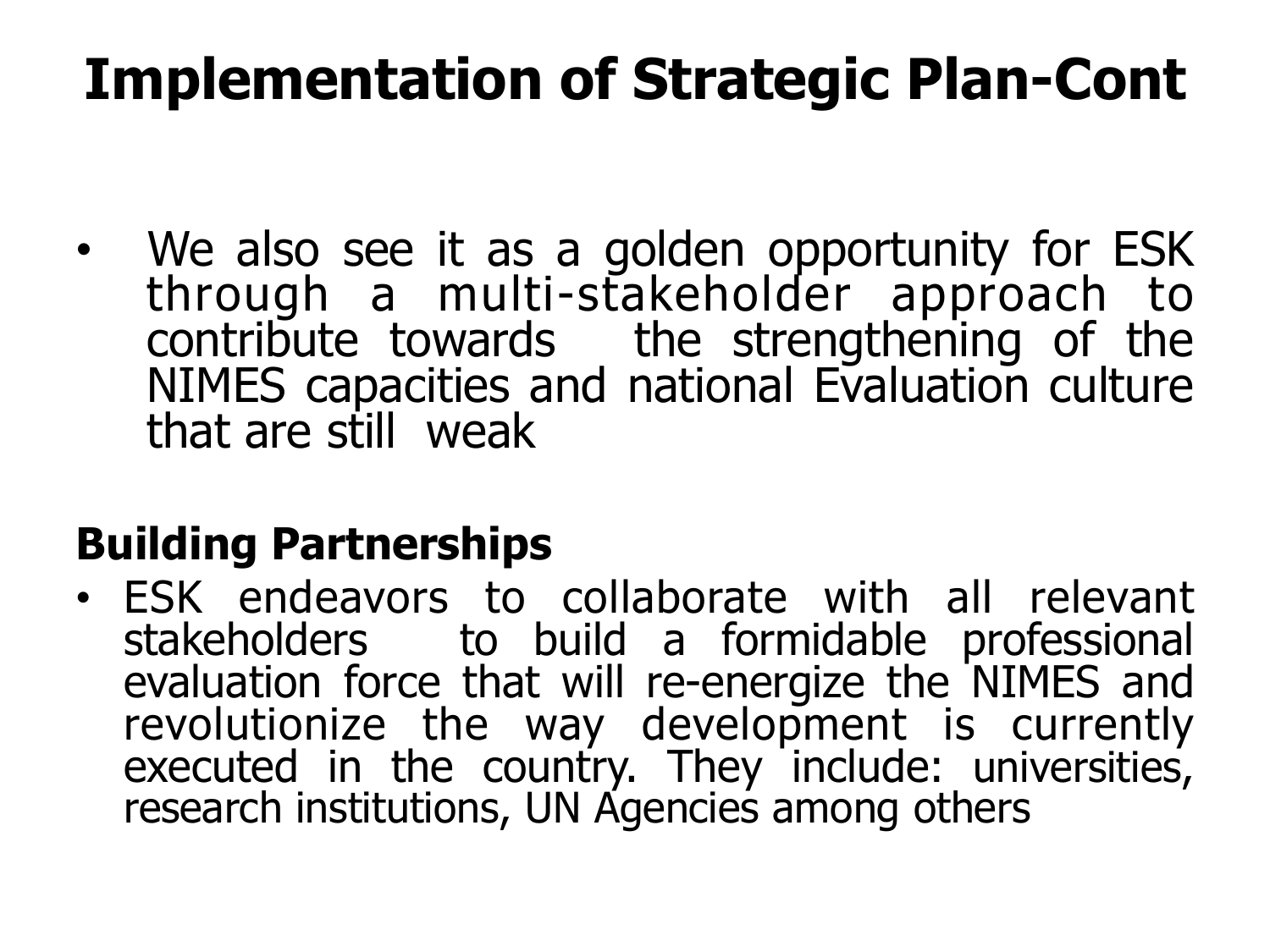## **Implementation of Strategic Plan-Cont.**

- An example of how successful such collaborations can be was demonstrated recently during the high visibility launch of ESK organized jointly with MED within a national M&E and support from other development partners like UNICEF ,UN Women, UNDP, DFID,SIDA and the world bank among others
- This event contributed towards the sensitisation of M&E in the country including raising the visibility of ESK and the NIMES as instruments for tracking and communicating development results
- It generated a lot of interest from the public and media who were interested to know the linkage between the two and in particular how ESK's presence will change for<br>the better the execution of development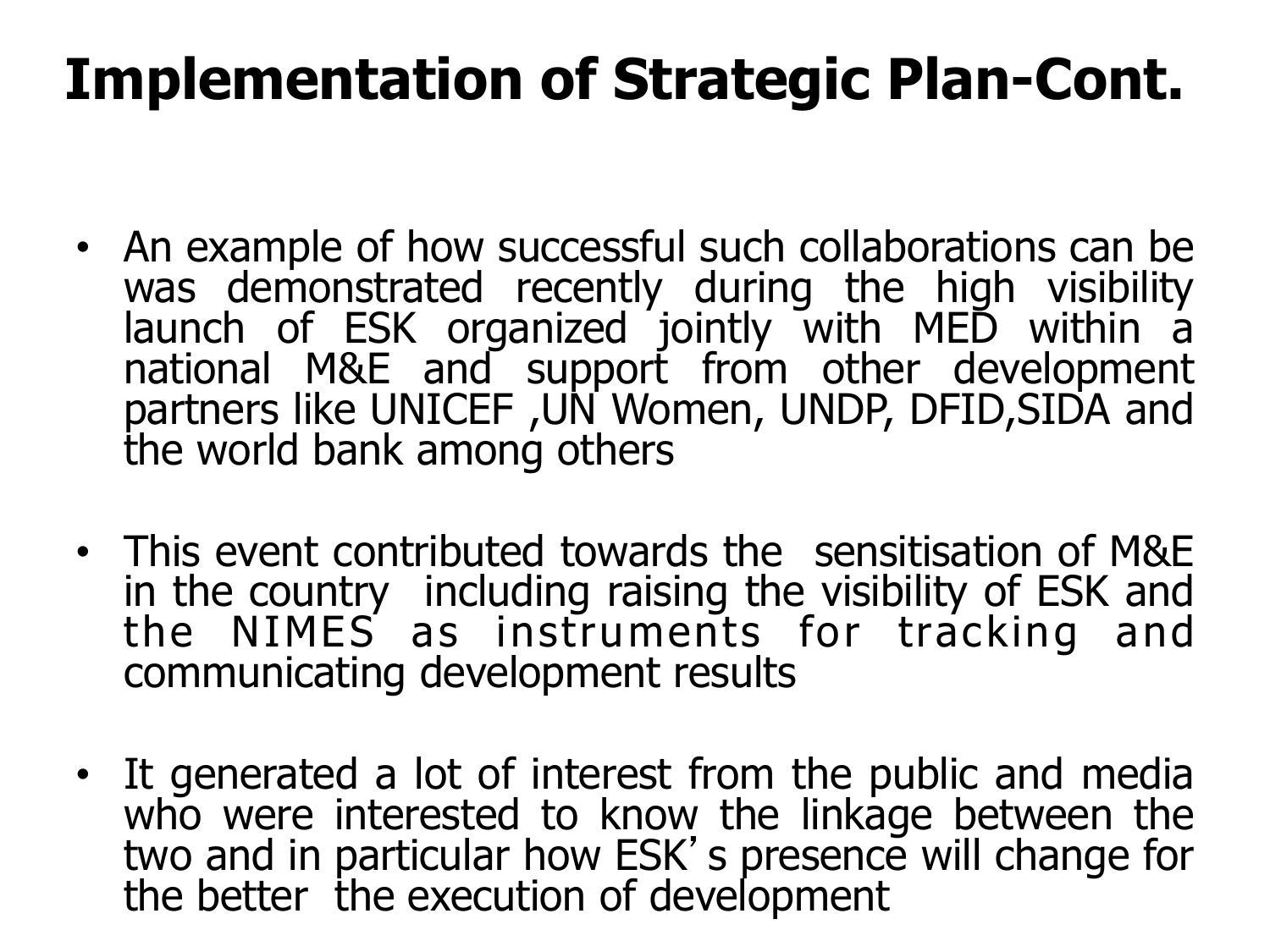# **Implementation of Strategic Plan-Cont.**

#### **Engagement of Media/Social and Citizenry**

• To communicate and disseminate our analysis and findings of topic development issues, ensuring the reporting is evidence-based

#### **Development of Evaluation Standards**

• The consultative development of evaluation standards is one of our AWP priorities. This will be aligned to the local development context and also be geared towards meeting international quality standards with reference to those of other professional bodies likes IDEAS and AfrEA

#### **Monitoring and Evaluation**

• A robust M&E sytem is part of our strategies to track and provide feedback on the implemenation of the strategic plan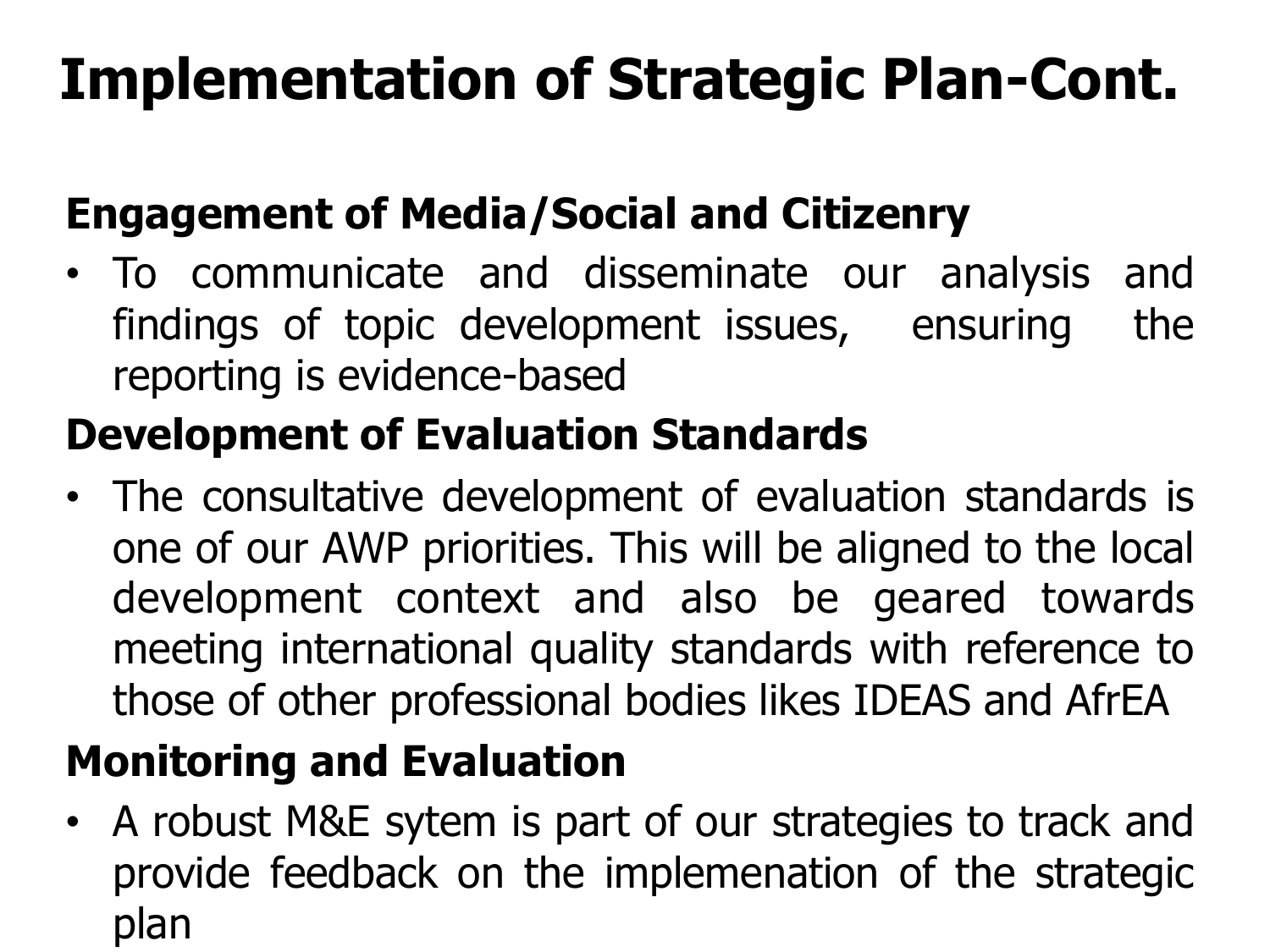# **Challenges**

- Weak institutional capacity and budgetary constraints: As outlined above ESK initially had of necessity to focus on operational issues to bring the Society on its feet as opposed to the technical implementation of the strategic plan
- The absence of a secretariat .The committee members are all volunteers and are also very busy professionals with other competing career priorities
- Competing responsibilities of members making it difficult to attend meetings in large numbers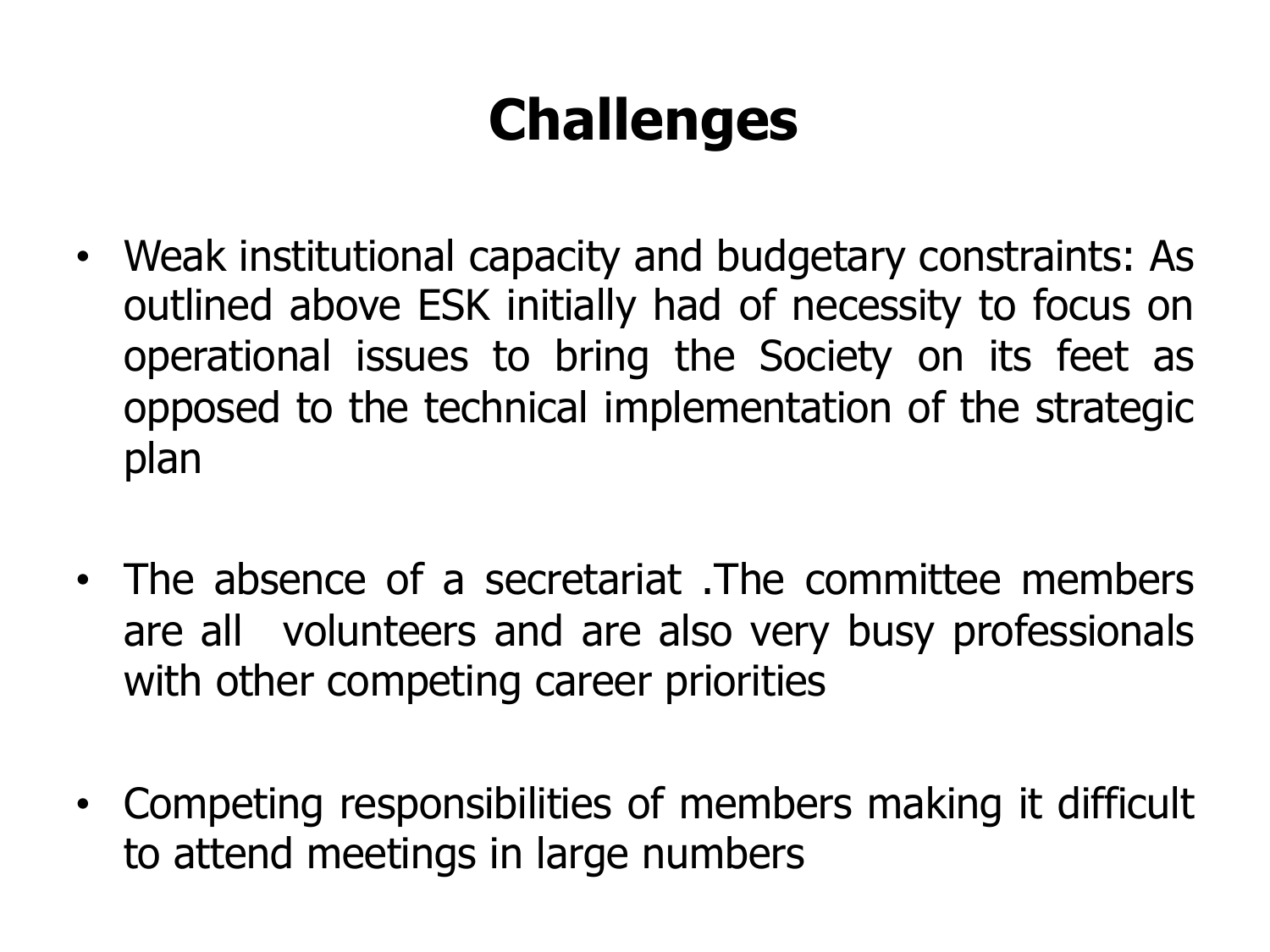### **Recommendations**

- Support for institutional strengthening including Secretariat component
- Strengthening the capacities for members to be able to provide professional Evaluation input into the NIMES e.g. through peer learning
- Strong resource mobilisation strategy with a special focus to self-sustainance from e.g. membership fees and other activities
- Functional M&E system to track and provide feedback on strategic plan implementation